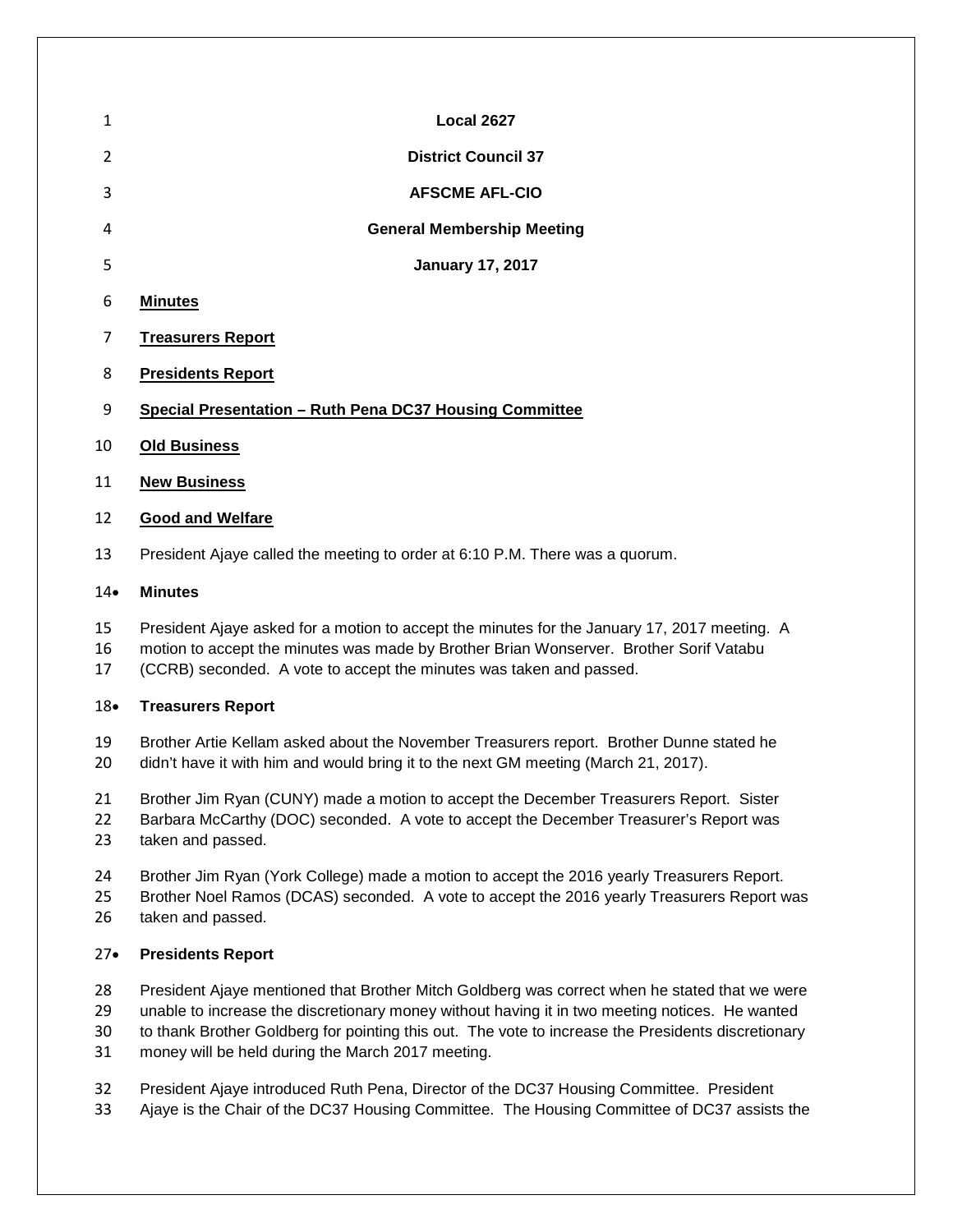members with everything housing related including buying homes, getting mortgages, rental apartments and the filling out of applications, credit counseling, rental assistance for those behind in rent for a one-shot deal, refinancing, foreclosure prevention and grants. Ruth encouraged the membership to call her. There is a Housing Seminar every other month. The next one is 38 February  $17<sup>th</sup>$ .

 President Ajaye discussed the MELS (Municipal Employees Legal Services) benefit. MELS can be reached at 212.815.1111. MELS assist employees with a variety of non-criminal legal services including child suspension, credit issues, house sales, etc. The value for this benefit is \$127, which the members get taxed on. Brother Ryan spoke about his experience with MELS. He informed the members that they even assist with getting Access-A-Ride. He highly recommends this service. Sister Julie Leibowitz also mentioned that everyone should use them to create a will. Brother Lanni reminded the members that had Brother Ryan used his own lawyers he would have paid thousands of dollars.

 Mark Heron from Research and Negotiation discussed the contract extension with the Membership. He explained that the money in the benefit fund was too low and steps needed to be taken to add more money in the fund in order to maintain the current level of benefits. The fund is used to provide prescription drugs, tuition reimbursement, MELS, and other medical benefits such as dental etc. It is proposed that the current contract be extended 2 months and 23 days. This will provide a cash infusion of \$200 per member and that will allow the DC37 members and the DC37 Retirees to continue using these benefits. The main reason the fund is using money in the reserve is due to the continuous rising costs of prescription drugs. A ballot will be mailed to the members to vote on this contract extension. Mark is encouraging the members to vote yes in order to maintain these services. Sister Barbara McCarthy asked Mark how this issue will be addressed going forward. CUNY members do not have to vote on this. The \$200 was negotiated into CUNY's last contract.

 Mark also reminded the members to make sure that all of their beneficiary information is current. If it is not current it can cause a lot of problems upon your death.

President Ajaye reported that in August of 2018 the prescription plan was due to go bankrupt.

 DC37 is making some changes. 93% of every dollar that comes into the fund goes to prescription drugs. The dental office in Brooklyn is closing, but the dental office in Manhattan will be open 7

days a week with extended hours.

 President Ajaye discussed the current President, politics and the new right-to-work states. He is encouraging all of the members to get involved with local politics and to make a difference. Life as we know is going to be changing if we do not get active and involved. He mentioned the Wisconsin reform issues and stating that the right-to-work states are making a lot of money and many states are going to jump on board.

 A motion was passed during the Eboard to contribute \$1000 to Mayor DeBlasio's campaign. He is labor friendly and he has stopped privatizing. Another motion was passed to contribute \$500 to Leticia James. She is also a friend and supporter of unions.

- President Ajaye reported that there is an issue with the NYCHA telecommuting and flex time
- program. Members complained that not everyone was able to get it. This is solely a
- management issue. This is up to the Agency and there nothing the union can do. Sister Julie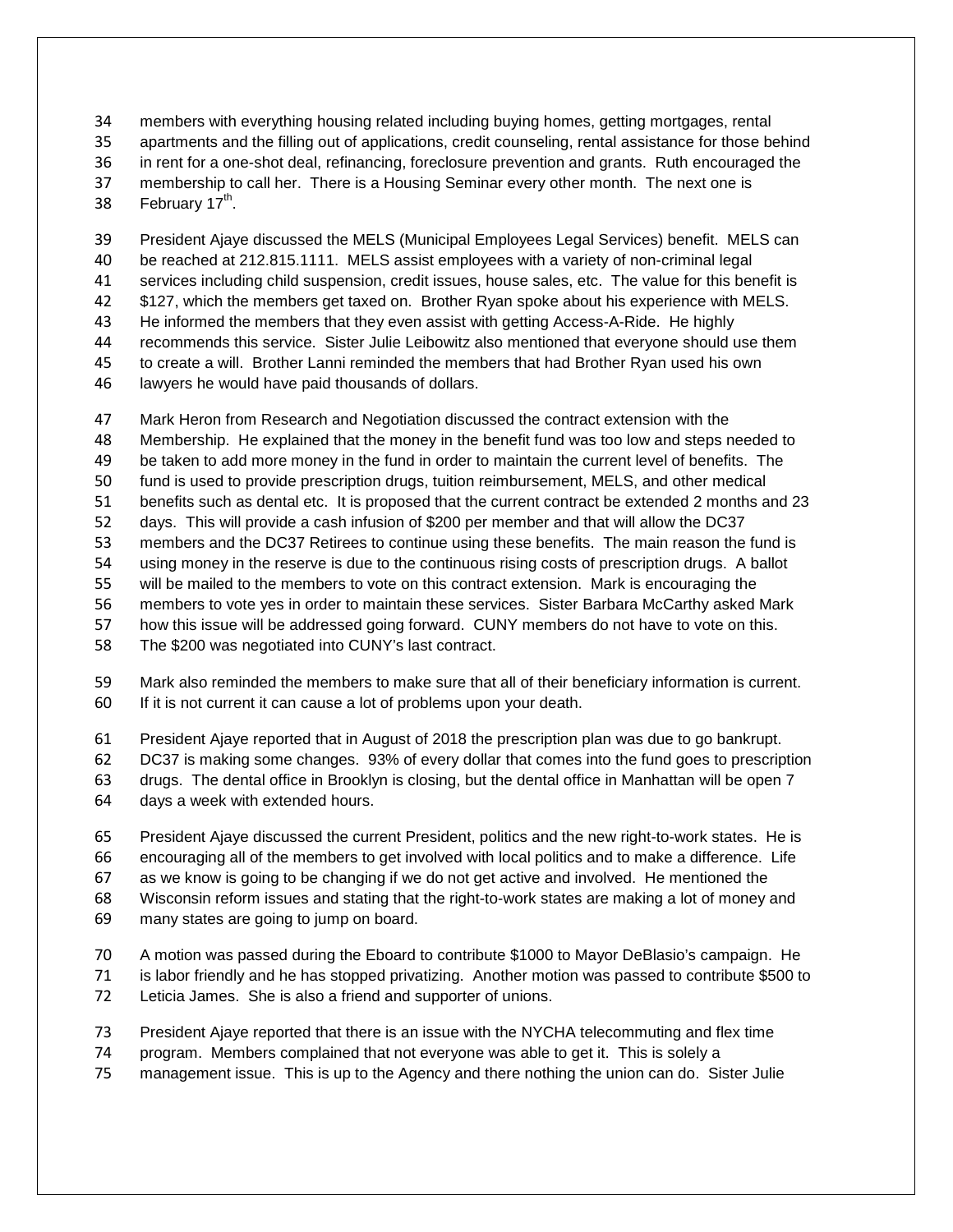Leibowitz asked if there was a specific unit where this was being offered and only one employee that is not able to take advantage of this. In that situation there might be cause.

 President Ajaye discussed the importance of attending events especially Labor Day. People watch how many people come out during these events and if there is a low turnout, the politicians

will not take the issues seriously. In these times it is even more important to get out there.

 President Ajaye mentioned that the members need to let the Union know if there are issues. Complaining about something but refusing to come forward is not helpful for anyone. He mentioned that Brother Frank Durham was the only member who stood up in his agency. There is a lack of unity and that allows management to get away with things that they should not be doing. They violate the contract but the members will not file a grievance. Some members receive Comp Time, which is not pensionable instead of overtime pay. Members can file a grievance if they are being forced to work overtime. President Ajaye mentioned that Social Security will not go as far many years after being retired. It cannot be relied on to pay the bills. The pension is extremely important to the members and need to be protected.

 Maria Rico from Advanced Cardiovascular Associates gave a presentation about critical services 91 they provide. She talked about the health fair that our Local is holding on March  $31<sup>st</sup>$  and about the risk factors. People with Diabetes, Cholesterol, High Blood Pressure Hypertension, family history should be tested. They use a signal sonogram to perform these tests that would help prevent heart attacks and strokes. All insurance will be accepted and there is no cost to the members. Everyone is welcome to participate. No one will be turned away. Screenings can save lives. She gave an example of a Captain at Ryker's Island. He had high blood pressure and only 20% of his heart functioning. He was a heart attack waiting to happen. He is currently wearing a vest at all times because he has to wait 90 days for the insurance to cover the defibrillator. Heart Disease kills more woman than breast cancer. Every 2 seconds someone dies of a heart attack, every 4 minutes someone will die of a stroke. It is a lot easier to prevent this from happening than to end up in the hospital or possibly dead. She also stated that after having a stroke there is a 3 hour time limit where you can still get medical attention and be ok. A team of cardiologists and nurses will be on site doing these non-invasive tests.

 Local 2627 is moving from the Professional Division to the White Collar Division. President Ajaye introduced Tyler Hemmingway the Director of the White Collar Division. Tyler introduced himself 106 to those who didn't know him and encouraged the members to get involved.

# • **Old Business**

None

# • **New Business**

110 Sister Julie Leibowitz mentioned that on Jan  $26<sup>th</sup>$  Local 371 is holding the Charles Ensley

- Education Fund Raiser. She is personally purchasing tickest and informed the members in case
- they wanted to attend with their own money. They have a silent auction with sports and music
- memoribelai. The event will be held at Russo's on the Bay.
- Brother Cody Childs reported that the Black History program will be on Wednesday 2/8/17. The
- theme of the event will be Motown Revolution with a special tribute to Stevie Wonder.